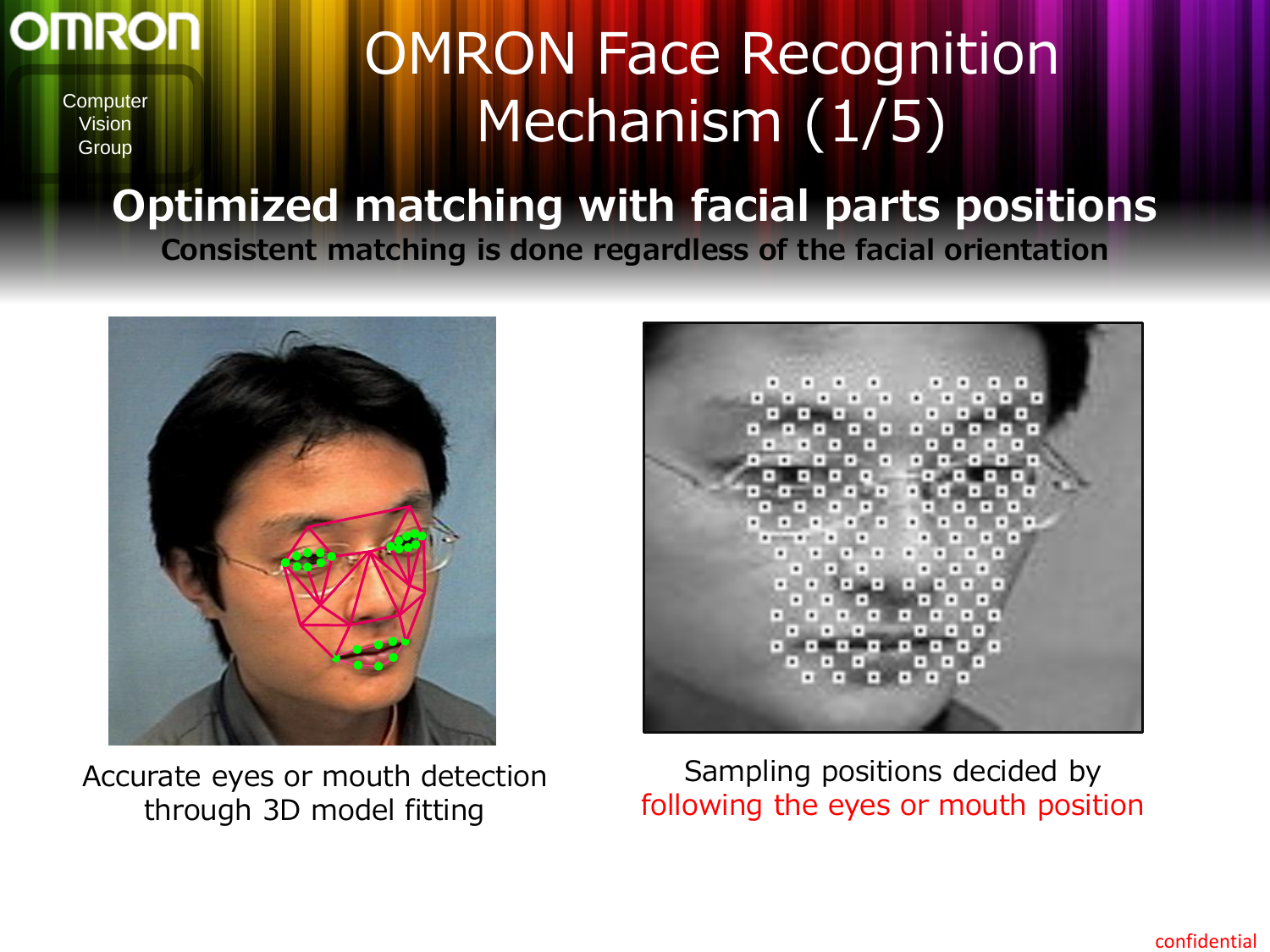

### OMRON Face Recognition Mechanism (2/5)

## Unique features

#### Grab local features at high speed



Sampling positions decided by following the facial parts points position

#### Display the length and strength of the edges on each sampling position

confidential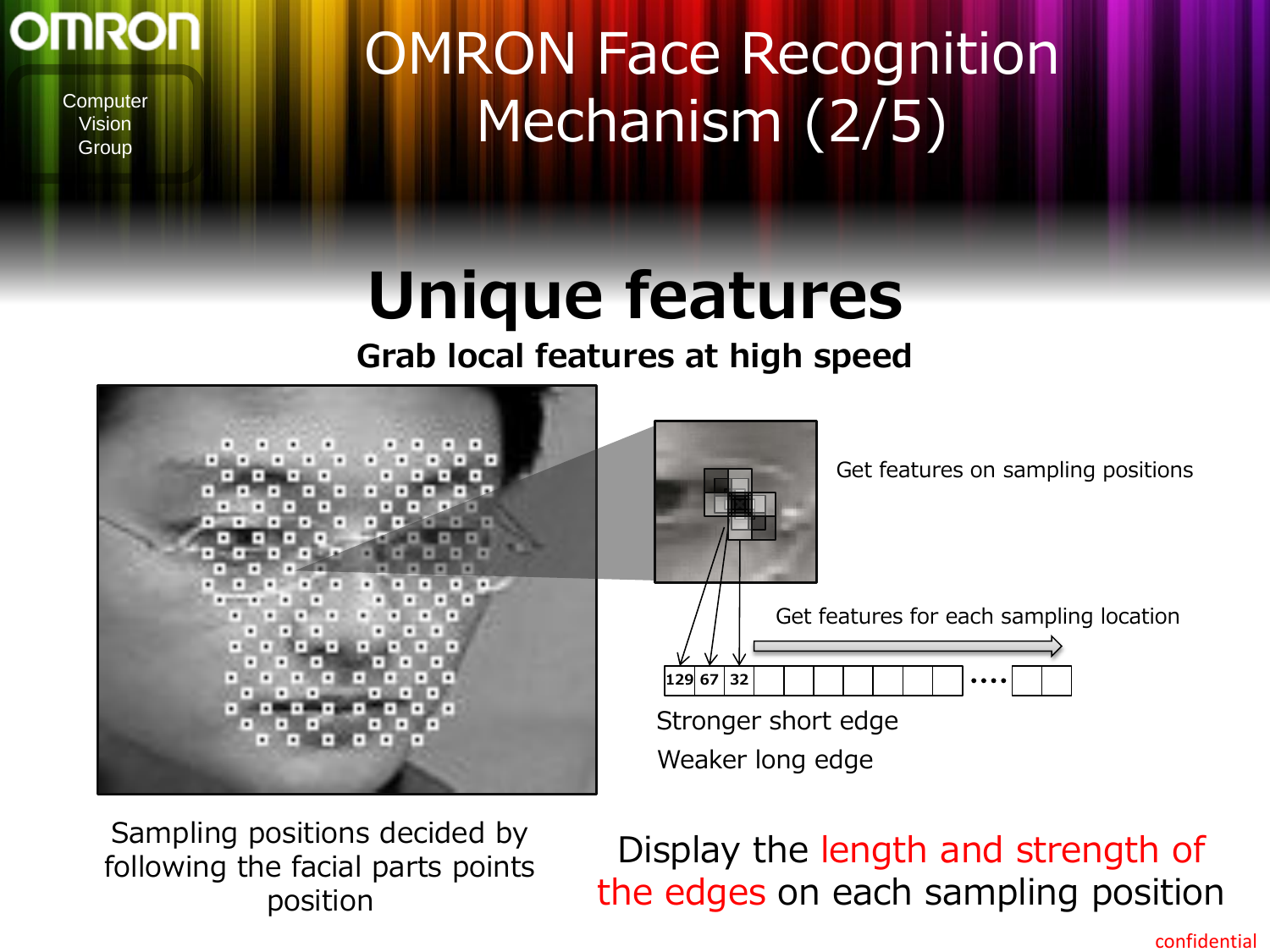

## OMRON Face Recognition Mechanism (3/5)

#### Optimized discriminant space method

Use a large amount of learning data to know how to differentiate people



The projection method is different from standard differentiation methods and unique to OMRON confidential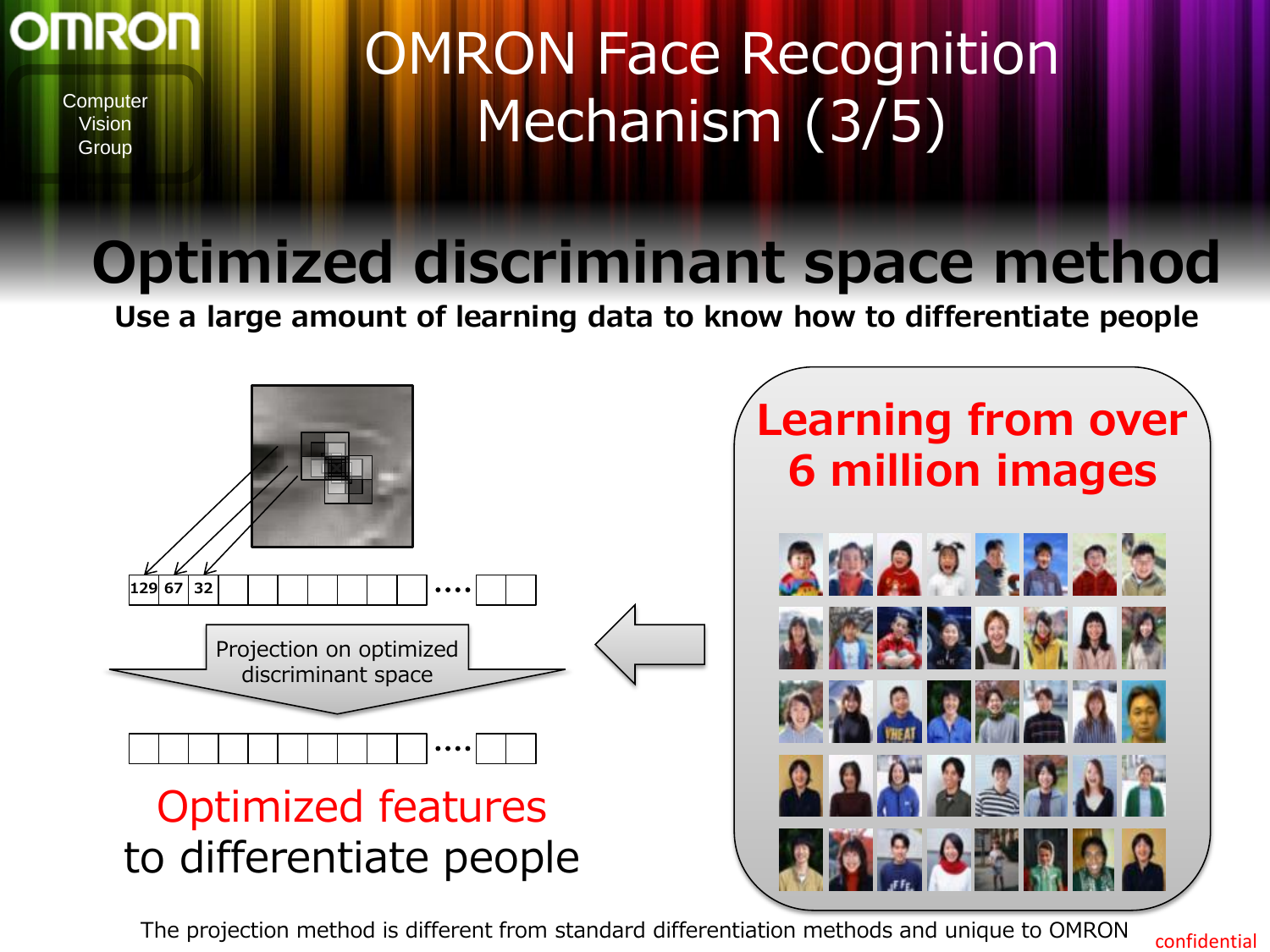

## OMRON Face Recognition Mechanism (4/5)

# Optimized discriminant space method

Use a large amount of learning data to know how to differentiate people



Learning data includes a vast number of people with a multiple of variations

Learning focused on how to differentiate common and unique features between people confidenti